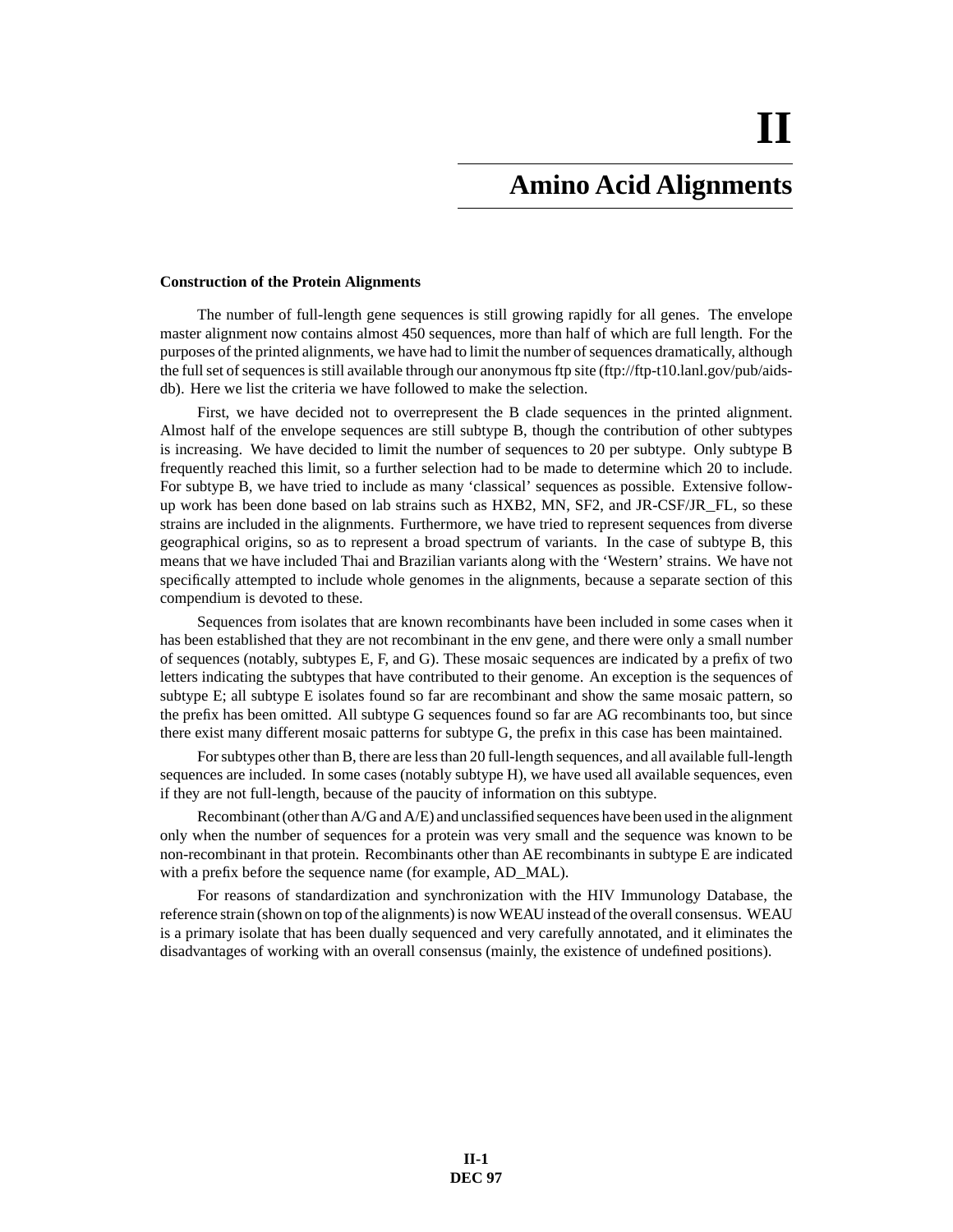#### **Introduction**

 $\equiv$ 

| <b>Explanation of Symbols in Alignments</b> |                                                                                                                              |  |  |  |  |  |  |  |  |  |  |
|---------------------------------------------|------------------------------------------------------------------------------------------------------------------------------|--|--|--|--|--|--|--|--|--|--|
| Symbol                                      | Meaning                                                                                                                      |  |  |  |  |  |  |  |  |  |  |
| <b>Alignment symbols</b>                    |                                                                                                                              |  |  |  |  |  |  |  |  |  |  |
| in consensus<br>2                           | no majority-rule consensus could be determined at this position                                                              |  |  |  |  |  |  |  |  |  |  |
| x                                           | nucleotide missing from codon                                                                                                |  |  |  |  |  |  |  |  |  |  |
| $\#$                                        | frameshift, or codon contains N or illegal character                                                                         |  |  |  |  |  |  |  |  |  |  |
| \$                                          | stop codon                                                                                                                   |  |  |  |  |  |  |  |  |  |  |
| <b>Annotation symbols</b>                   |                                                                                                                              |  |  |  |  |  |  |  |  |  |  |
| $  - -  $                                   | domain boundaries                                                                                                            |  |  |  |  |  |  |  |  |  |  |
| /                                           | protein start point                                                                                                          |  |  |  |  |  |  |  |  |  |  |
| ∖                                           | protein end point                                                                                                            |  |  |  |  |  |  |  |  |  |  |
| ∖∕                                          | splice site or exon join                                                                                                     |  |  |  |  |  |  |  |  |  |  |
| $\rightarrow$                               | start of overlapping coding region                                                                                           |  |  |  |  |  |  |  |  |  |  |
| $\leftarrow$                                | end of overlapping coding region                                                                                             |  |  |  |  |  |  |  |  |  |  |
| ¥                                           | cysteine                                                                                                                     |  |  |  |  |  |  |  |  |  |  |
| [NxS, NxT]<br>ᆺᆺ                            | glycosylation site                                                                                                           |  |  |  |  |  |  |  |  |  |  |
| [NCS, NCT]<br>ᄾ*ᄾ                           | glycosylation site with cysteine                                                                                             |  |  |  |  |  |  |  |  |  |  |
| CD4                                         | residue critical for CD4 binding                                                                                             |  |  |  |  |  |  |  |  |  |  |
| cds                                         | coding sequence (indicates regions where two proteins overlap;<br>the overlapping proteins use two different reading frames) |  |  |  |  |  |  |  |  |  |  |
| <b>MHR</b>                                  | major homology region                                                                                                        |  |  |  |  |  |  |  |  |  |  |
| nls                                         | nuclear localization signal                                                                                                  |  |  |  |  |  |  |  |  |  |  |
| phos site                                   | phosphorylation site                                                                                                         |  |  |  |  |  |  |  |  |  |  |
| Zn-motif                                    | Zinc finger abinding motif                                                                                                   |  |  |  |  |  |  |  |  |  |  |

=

### **II-2 DEC 97**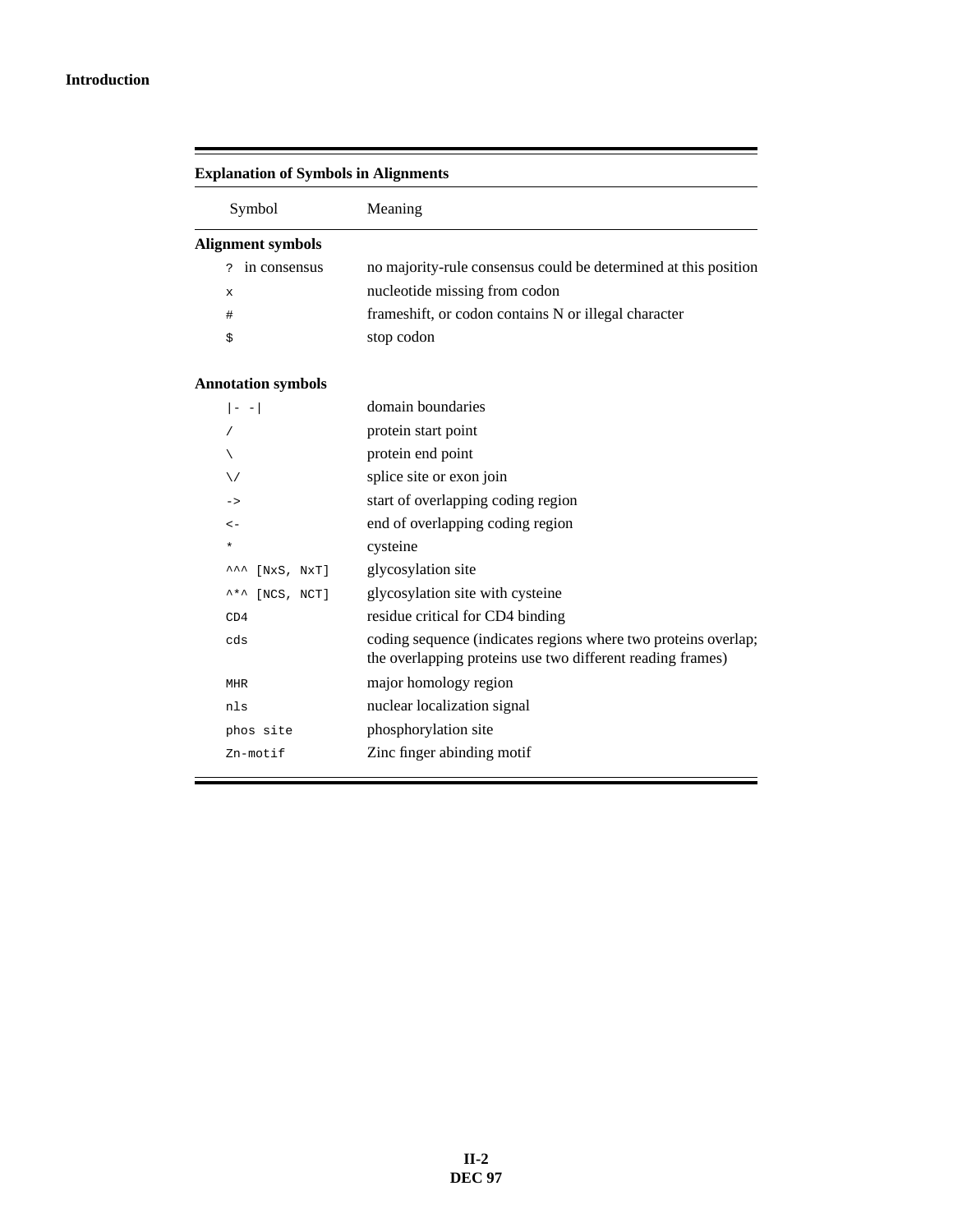#### **Introduction**

| <b>Sources of Annotation in the Alignments</b> |                               |                                                |  |  |  |  |  |  |  |
|------------------------------------------------|-------------------------------|------------------------------------------------|--|--|--|--|--|--|--|
| Protein                                        | Annotation                    | Reference                                      |  |  |  |  |  |  |  |
| Gag                                            | phos site<br>Ser (111)        | Yu, J Biol Chem 270:4792 (1995)                |  |  |  |  |  |  |  |
| Gag                                            | MHR,<br>$(284 - 302)$         | Otteken, <i>J Virol</i> <b>70</b> :3407 (1996) |  |  |  |  |  |  |  |
| Gag                                            | CyPa<br>$(205 - 241)$         | Braaten, <i>J Virol</i> <b>70</b> :4220 (1996) |  |  |  |  |  |  |  |
| Gag                                            | vpr packaging domain          | Lu, <i>J Virol</i> 69:6873 (1995)              |  |  |  |  |  |  |  |
|                                                | LKSLFG (489-494)              | Kondo, J Virol 70:159 (1996)                   |  |  |  |  |  |  |  |
| Nef                                            | myristylation<br>$(1-7)$      | Huang, <i>J Virol</i> 69:93 (1995)             |  |  |  |  |  |  |  |
| <b>Nef</b>                                     | (PxxP)3<br>$(67-76)$          | Huang, <i>J Virol</i> <b>69</b> :93 (1995)     |  |  |  |  |  |  |  |
| <b>Nef</b>                                     | <b>PKC</b><br>$(75-80)$       | Huang, <i>J Virol</i> 69:93 (1995)             |  |  |  |  |  |  |  |
| <b>Nef</b>                                     | polypurine tract<br>$(89-97)$ | Huang, <i>J Virol</i> <b>69</b> :93 (1995)     |  |  |  |  |  |  |  |
| <b>Nef</b>                                     | Beta turn<br>$(128-131)$      | Huang, <i>J Virol</i> <b>69</b> :93 (1995)     |  |  |  |  |  |  |  |
| <b>Nef</b>                                     | PxxP<br>$(145-148)$           | Huang, <i>J Virol</i> <b>69</b> :93 (1995)     |  |  |  |  |  |  |  |
| Vpr                                            | alpha helix<br>$(16-34)$      | Cornelissen, ARHR 13:247 (1997)                |  |  |  |  |  |  |  |
| Vpr                                            | H(S/F)RIG motifs<br>$(71-82)$ | Macreadie, <i>PNAS USA</i> 92:2770 (1995)      |  |  |  |  |  |  |  |
| Vpu                                            | all annotations               | Cornelissen, ARHR 13:247 (1997)                |  |  |  |  |  |  |  |
| Vpr                                            | LR domain<br>$(60-82)$        | Wang, Gene 178:7 (1996)                        |  |  |  |  |  |  |  |

E